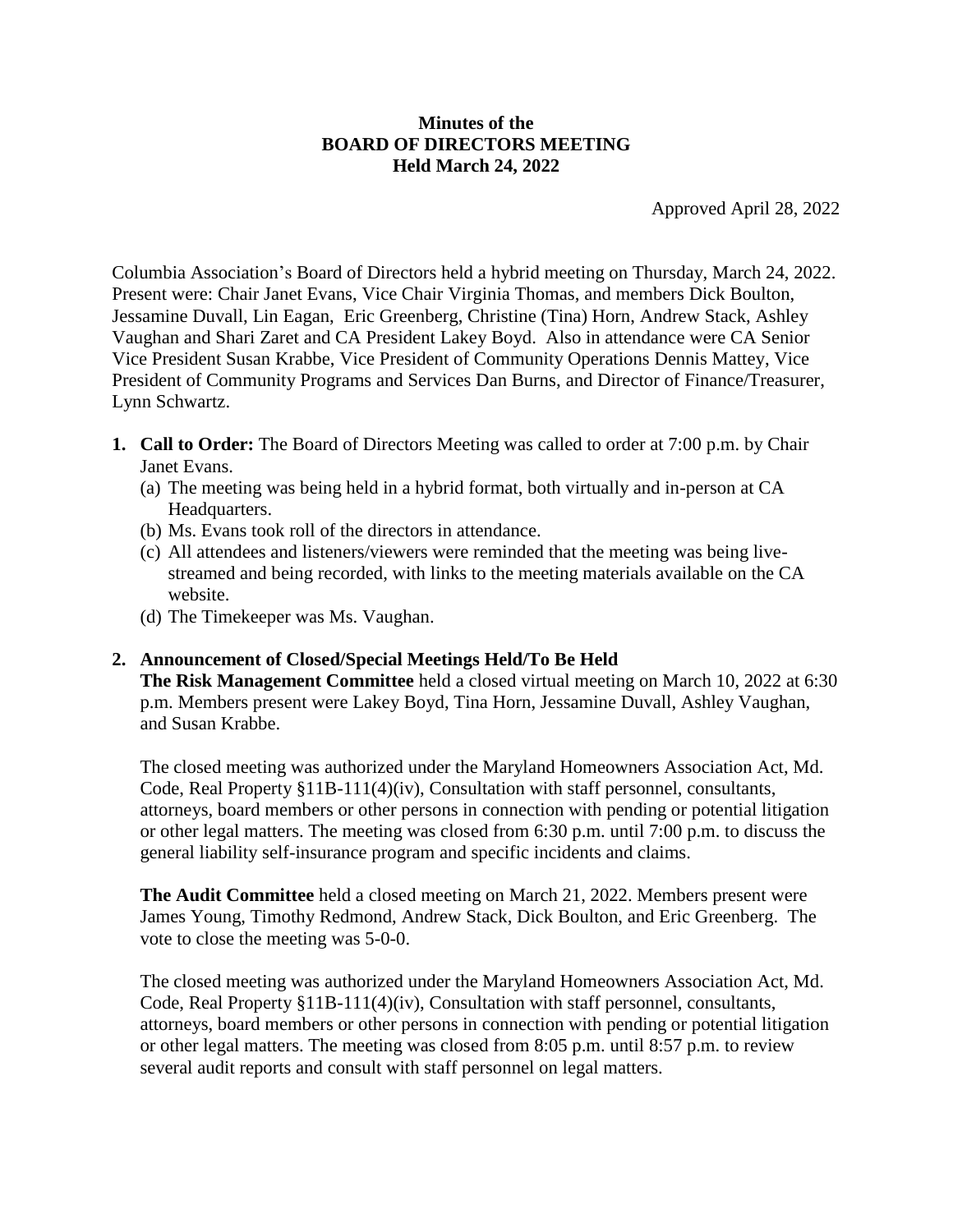#### **3. Approval of the Agenda**

**Action:** Ms. Thomas moved to approve the agenda. Mr. Greenberg seconded the motion, which was approved unanimously.

## **4. Verbal Resident Speakout**

(a) Sherman Howell - African American Coalition of Howard County – Spoke about the proposed revisions to CA's MBE policy

## **5. Consent Agenda**

The following items were approved by consent:

- **(a)** Approval of Minutes February 24, 2022 Board of Directors Meeting
- **(b)** Approval of the Hickory Ridge Representative to the Senior Advisory Committee

## **6. Board Votes**

(a) Wooden Guardrails Easement

**Action:** Mr. Stack moved to approve the easement for replacing and maintaining the wooden guardrails on CA property, Ms. Eagan seconded the motion. Ms. Evans asked for any opposition, and hearing none, the motion was approved unanimously.

(b) Public Sewer Easement and Private Storm Drain and Pathway Easements for the Medical Office Building

**Action:** Ms. Eagan moved to approve the easements and Mr. Stack seconded the motion.

Ms. Thomas proposed an amendment to the easement agreement to say all public activities and events scheduled to occur on the building property that are not medical in nature shall be coordinated with the CA Lakefront activities so as to complement each other and avoid conflict. Mr. Boulton seconded the motion to add Ms. Thomas's amendment to the easement agreement.

Ms. Zaret suggested further amending Ms. Thomas's amendment to add a phrase about a coordinated calendar which Ms. Thomas accepted.

Discussion focused on how events could be coordinated and whether CA should commit to providing a coordinating calendar and whether the language about coordinating events should be added directly to the easement agreement. Ms. Boyd recommended providing a Memo of Understanding (MOU) along with the easement agreement instead of changing the easement agreement.

#### **Actions:**

Mr. Boulton withdrew his support of Ms. Thomas's amendment to Ms. Eagan's motion. Ms. Thomas withdrew her amendment to Ms. Eagan's motion.

Ms. Evans asked if anyone opposed creating an MOU addressing coordinating events on the Medical Office Building property that would accompany the easement agreements, and hearing none, the motion passed unanimously.

Ms. Evans then asked if anyone objected to approving the Public Sewer Easement and Private Storm Drain and Pathway Easements for the Medical Office Building with the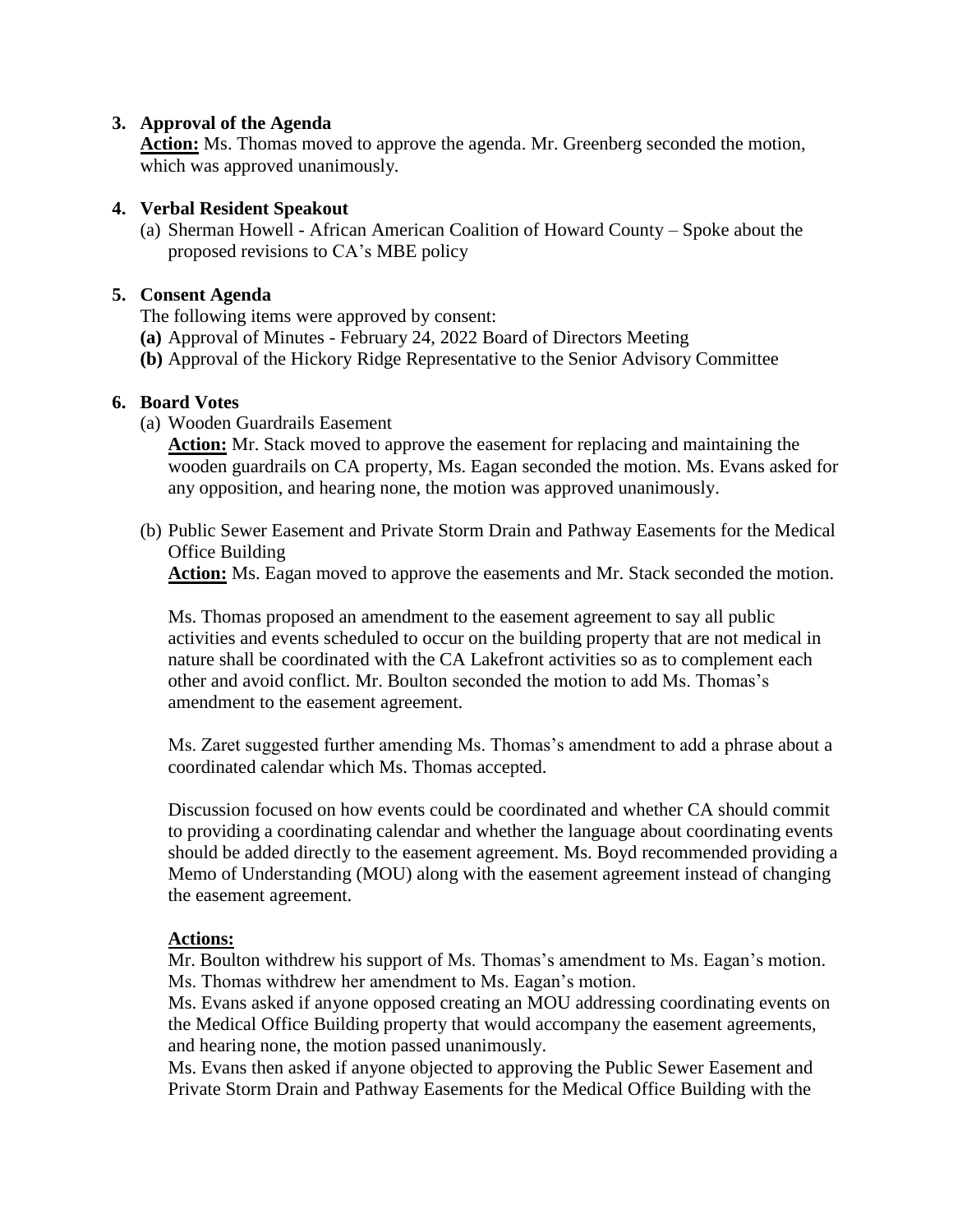amendment to provide an MOU, and since there was none, the motion passed unanimously.

(c) Potential Terms of Dispersal for the Inner Arbor Trust

**Action:** Mr. Boulton moved that the condition for release of the funds be based on receiving audited financial statements for 2019, 2020 and 2021. Mr. Greenberg seconded the motion.

Ms. Horn offered an amendment to Mr. Boulton's motion to include two more conditions suggested by Board members at the March 10, 2022 Work Session and outlined in an email Ms. Evans sent to the Board members. The additional conditions were: Inner Arbor Trust (IAT) being in full compliance with all previous grant agreements and full compliance with the Merriweather Park at Symphony Woods Park Protection Guidelines. Ms. Duvall seconded the motion. The Board voted against the amendment by a vote of 4-6-0.

For: Mr. Stack and Mmes. Horn, Duvall, and Vaughan

 Against: Messrs. Boulton and Greenberg and Mmes. Eagan, Evans, Thomas, and Zaret Abstain: None

Ms. Thomas asked Mr. Boulton if the terms of dispersal should include a plan for the completion of FY 2022 audited financials. Mr. Boulton agreed that he meant to include the FY 2022 audited financials in his original motion.

**Action:** After Ms. Evans took a roll call vote, Mr. Boulton's original motion with the addition of IAT providing an estimated timeline for FY 2022 audited financials passed unanimously.

# **7. Board Discussion**

- (a) Minority Business Enterprise Program Policy Provisions
	- (i) Senior Vice President and CFO Susan Krabbe submitted and presented the revisions to CA's Minority Business Enterprise policy previously requested by the Board. The revisions were developed by CA staff and the Board subcommittee comprised of Ms. Horn, Ms. Vaughan and Ms. Zaret.
	- (ii) Some of the proposed changes to the MBE policy include increasing the overall goal, creating sub-goals, annual reporting in September, and tracking and reporting on success metrics.
	- (iii) How can new goals be met? Are they realistic goals? Ms. Krabbe responded: By making goals a higher priority for CA with more outreach, engagement, and one-on-one meetings with vendors.
	- (iv) When asked if using the county population of minorities versus the number of minority businesses would be better, Ms. Krabbe explained that using the county population would reduce the representation of minorities.
	- (v) Board members suggested looking at the federal registration of MBE businesses, re-assessing goals as population makeup changes, and adding recommendations to MBE current policy with tracking.

(b) Grants Policy